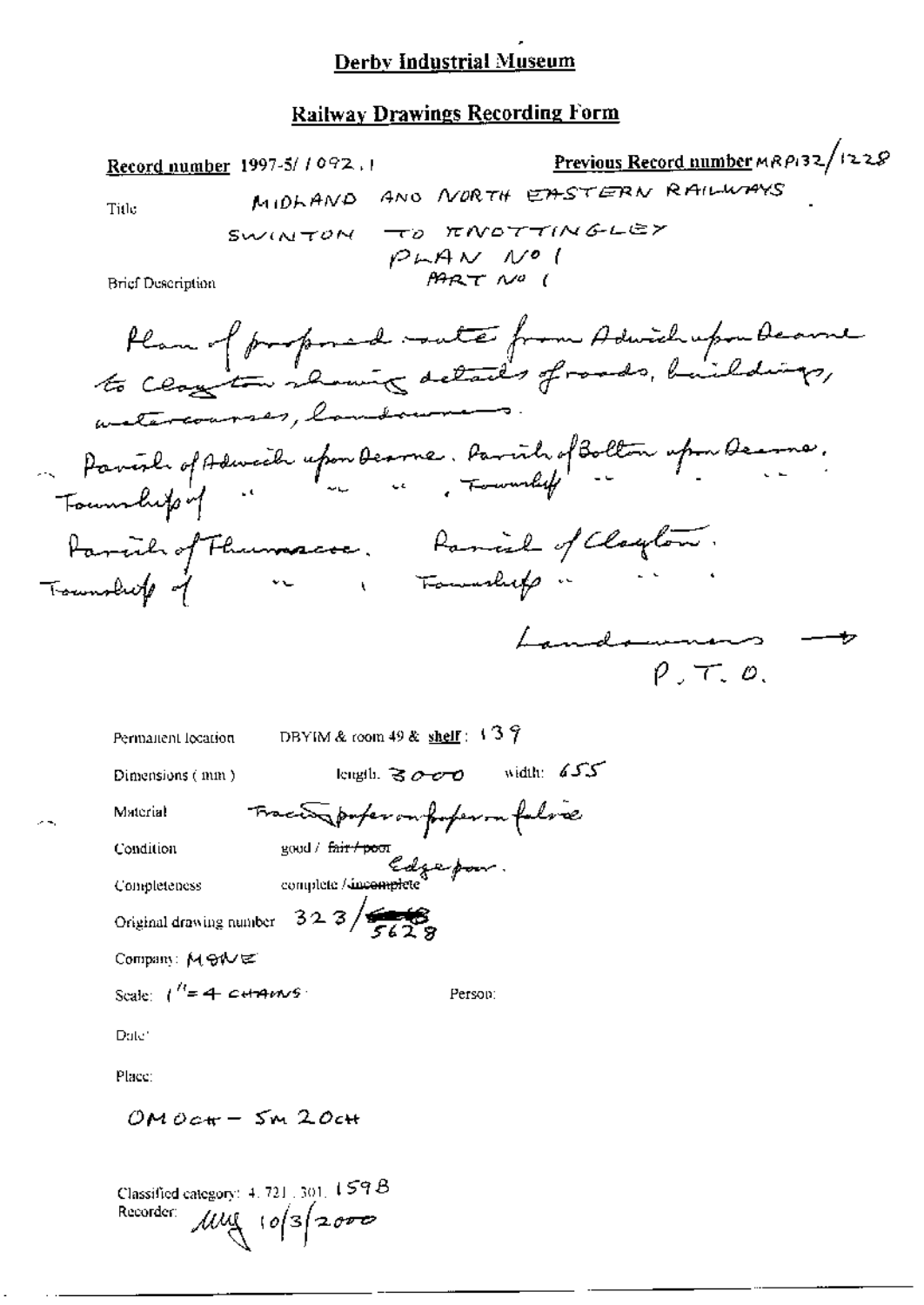# **Railway Drawings Recording Form**

Title

Previous Record number  $HRP$ 132/1228 Record number 1997-5/1092.2 MIDRANO AND NORTH EASTERN RAILWAYS SWINTON TO FENOTTINGLEY  $P<sub>AA</sub> \sim 1$ **Brief Description**  $\epsilon = \ell$   $\Omega_{\epsilon}$  $\mathbf{a}$ 

| DBYIM & room 49 & shelf: $137$<br>Permanent location                                             |
|--------------------------------------------------------------------------------------------------|
| width: $710$<br>length, $2800$<br>Dimensions (mm)                                                |
| having profer on pofor on follows<br>Material                                                    |
| pefer ning<br>go <del>ed / fai</del> r / poor<br>Condition                                       |
| complete / incomplete<br>Completeness                                                            |
| Original drawing number $\mathcal{N} \rightarrow 1$                                              |
| Company: M のんど<br>Scale: $1'' = 4$ c HANS PLAN<br>Scale: $1'' = 40$ FEET SECTION/VERT<br>Person: |
| Date:                                                                                            |
| Place:                                                                                           |
| ONDCH- $\leq m$ 20cm                                                                             |
| Adwich upon boarne - Clay <del>ley</del>                                                         |
| Classified category: $4.721.301.$ $\uparrow$ 59 $\upbeta$                                        |
| Recorder:<br>$\mu$ y 10/3/2000                                                                   |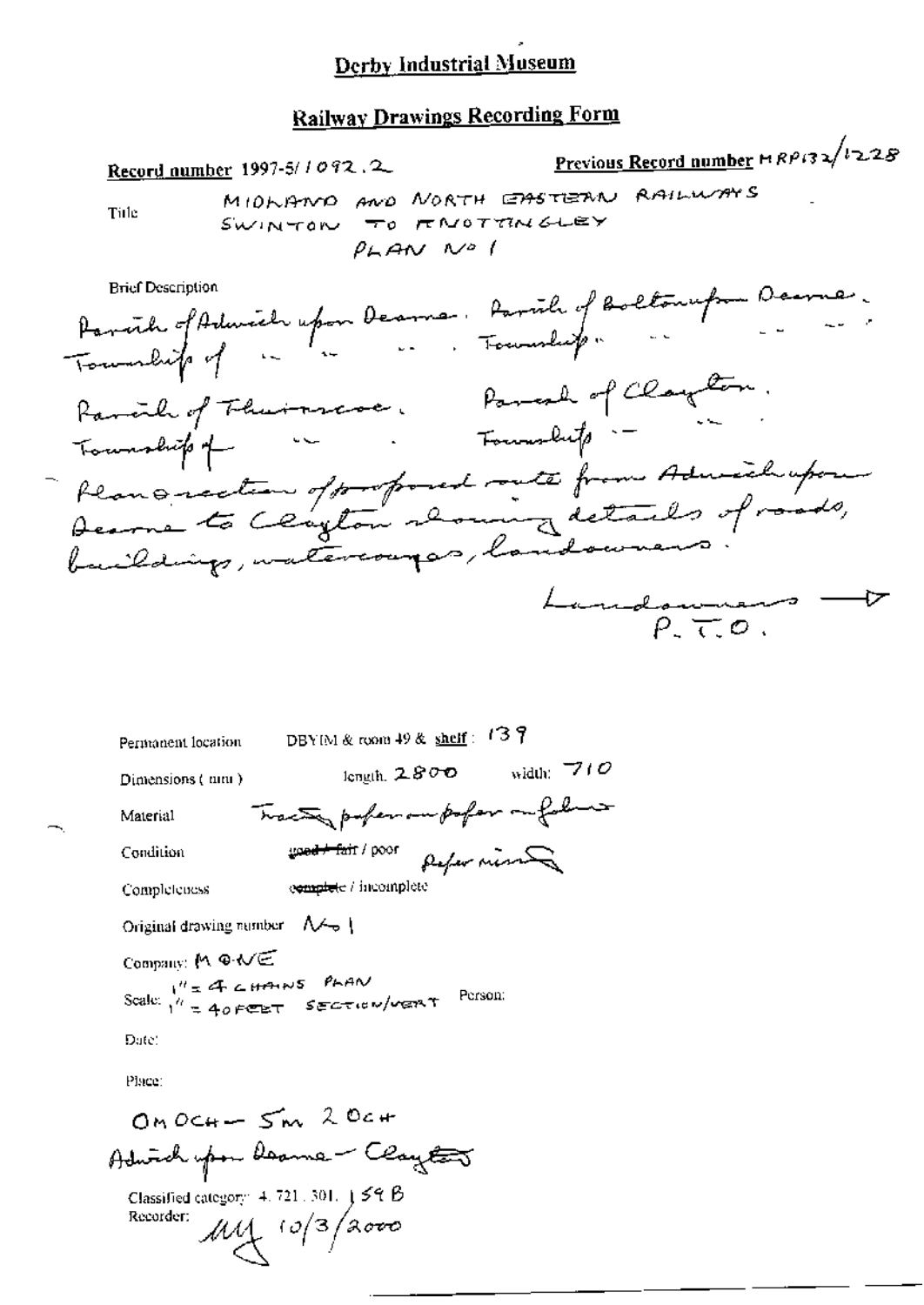# **Railway Drawings Recording Form**

# Record number 1997-5/ 1092.3

Previous Record number MR P132/1228

Title

Plan sucetion of proposed rade from **Brief Description** to Achwardte showing details of roads, buildings, waltraures, landamiens having township of Clayton with Frichley. Township of South Elmsall. Tommitted of North Elmsell. Paral of Badsworth. Township of Badsworth Landonners to  $\rho \tau$ ,  $\rho$ Parish & Township of Achwardts DBYIM & room 49 & shelf:  $139$ Permanent location length: 2/73.2. width:  $745$ Dimensions (mm) Tracing preparampoperon follow Material gend. fair / peer Condition complete / incomplete battom edge moing Completeness Original drawing number  $\sqrt{4}$  2 Company MO ME Scale:  $1^{H} = 4$  cannot PLAN<br> $1^{H} = 40$  per section/vent Person. (Date) Place:  $5m20cm - 10m46cm$ Clayton - Achwarth Classified category:  $4.721$ , 301,  $\sqrt{5}$   $\theta$ Recorder: Ull 10/3/2000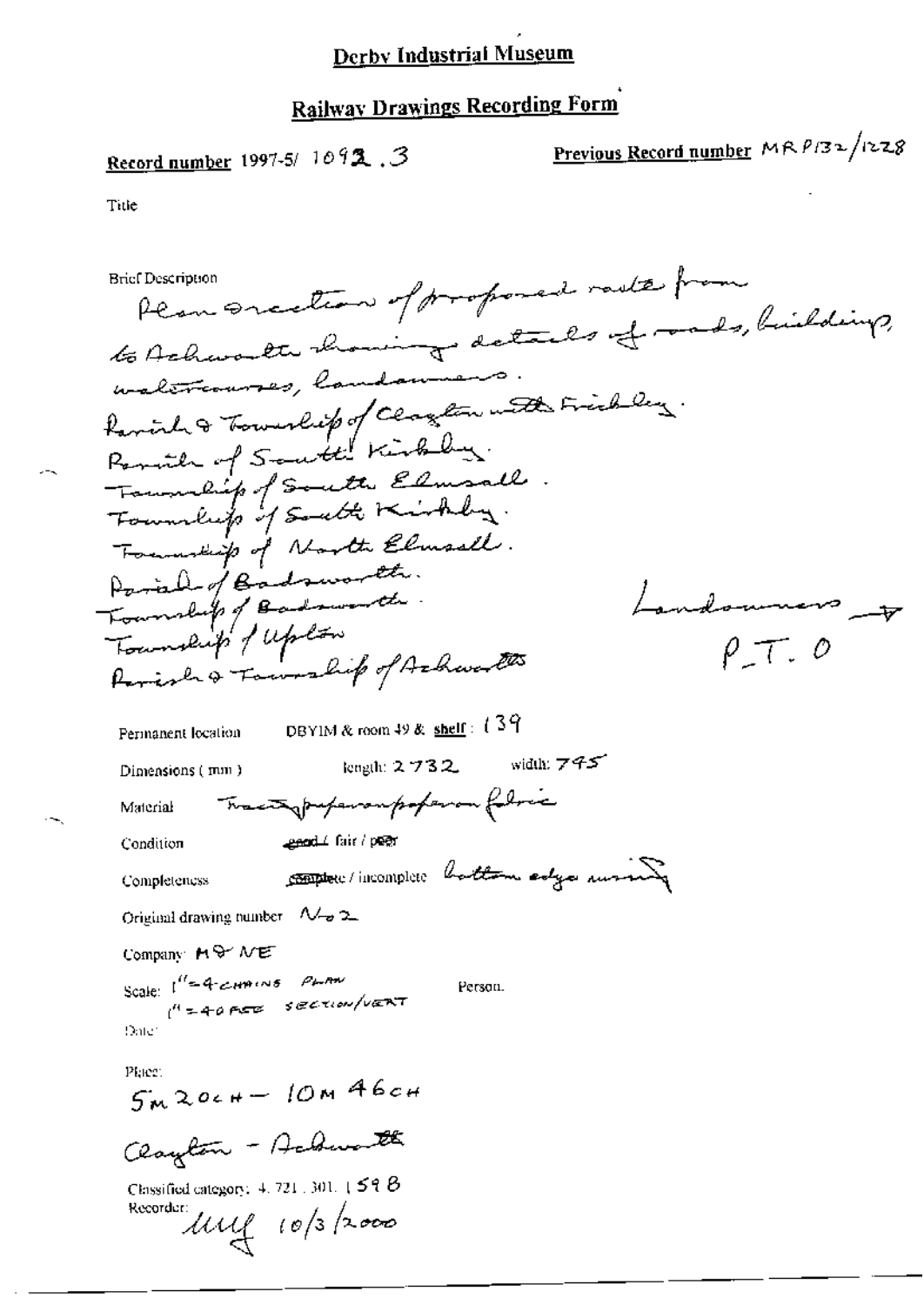### **Railway Drawings Recording Form**

Previous Record number MRP+32/1228 Record number 1997-5/ (c92.4 MIDLAND AND NORTH EASTERN RAILWAYS SWINTON TO RNOTTINGLEY Title  $\rho_{LATV}$   $N^{\circ}3$ 

**Brief Description** 

Plan a section of proposed racter from Darinh of Achwarth. Parish of Pontafract.<br>Township of Achwarth. Township of Bantafract.<br>Parish of Fang Fryston. Foundip of Carlaton. Township of Fanny Fregaton or Ferry Bridge. Landouners --- $\varphi$   $\tau$ ,  $\varphi$ .

DBYIM & room 49 & shelf: 139 Permanent location

Dimensions (mm)

length:  $2.635$  width:  $7.05$ 

Material

paper on poper on fabric coad / fair / pour

Condition

Completeness

complete / incomplete

Original drawing number  $\Lambda \rightarrow \mathbb{R}$ 

Company: MENE  $V' = 4cHAnsS$  PLAN<br>Scale:  $\mu = 40$  FEET SECTION/VERT PUSSON.

 $D$  the  $\Gamma$ 

Place:

 $10M46cH - 15M60$ 

Acharacthe-Terry bridge

Classified category, 4, 721, 301,  $\vert$   $\leq$   $\beta$   $\beta$ Recorder:  $\mu\mu$  10/3/2000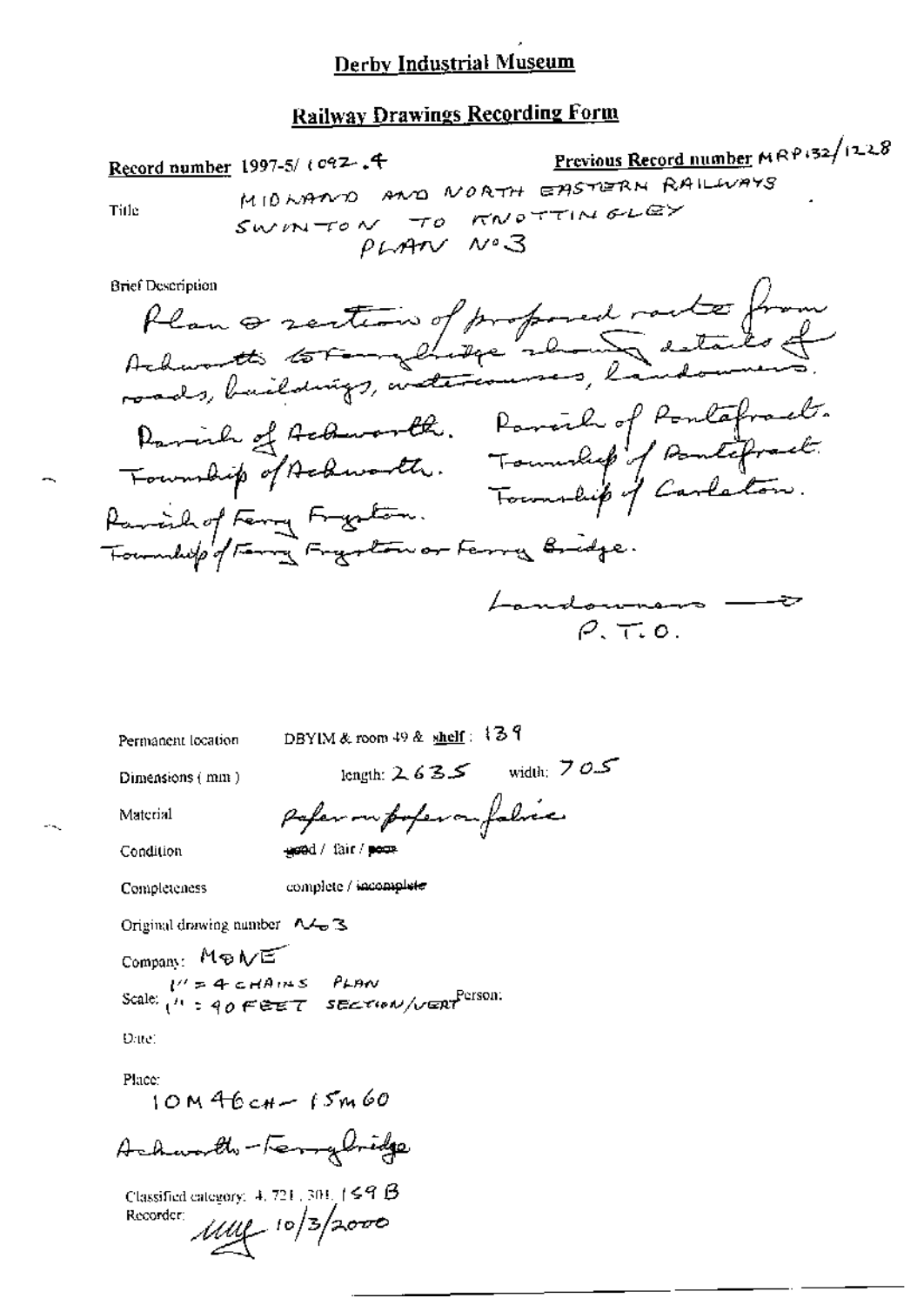## **Railway Drawings Recording Form**

Previous Record number  $MRP(3z/(228))$ Record number 1997-5/1092.5 Midland and North Enstern Raulways Title SWINTON TO KNOTTINGLEY BRANCHES Nº 2, 3 Q4 **Brief Description** Planes sections of Branches show Professed unidensity and new constantino of works South Elmsell to pout Elmsell to route with connecting were to Swinton to Knothingly roads. Not- Investion off LOYRES. Township of Santh Kirkley South Elmoall Landown  $\rho \tau$  o + DBYIM & room 49 & shelf:  $137$ Permanent location

length:  $1625$  width: 750 Dimensions (mm) faper on fabric geed/fair/peop-Condition complete/incomplete bottom actre messer Completeness Original drawing number XV 32, Company:  $M \otimes N \in$ Scale:  $1^{\prime\prime} = 40 \text{ cm} - \text{m} \text{cm}^{-1}$ <br> $1^{\prime\prime} = 40 \text{ F}^{-1} - \text{m} \text{cm}^{-1}$ Person:

Date:

Material

Place: Sutto Elmsall.

Classified category:  $4, 721, 301, 159$ Recorder:  $\mu$ 10/3/2000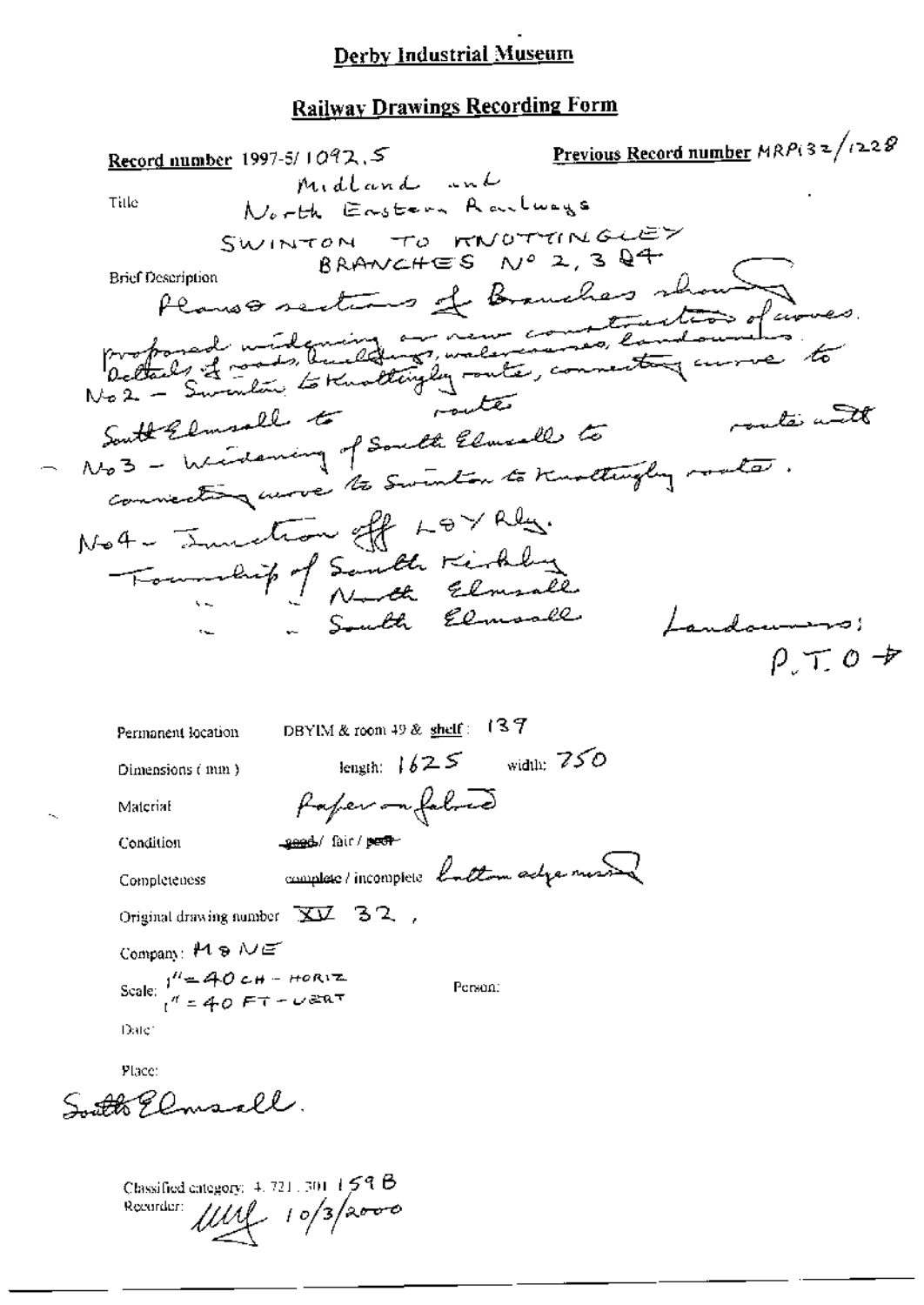### **Railway Drawings Recording Form**

Record number 1997-5/4-73 (1-12-

 $S$  &  $K$   $T$   $R$ <sup>LY</sup>

Previous Record number 
$$
MRP132/529
$$

Title

**Brief Description** 

$$
(997-5/473.2 - Lolel)
$$

Permanent location

DBYIM & room 49 & shelf: § O

Dimensions (mm)

Paper

Condition

Completeness

Material

complete /-incomplete

good / fair/poor

 $x272$ Original drawing number

Company: SOKJRQ

Scale:  $1'' = 41.66$  Ferry

Person:

length:  $1225$  width:  $375$ 

Date: Arenticle 1909

Place:

Bollon ufou Deame

Classified category: 4, 721, 301,  $\leftarrow$  + 159  $\beta$ Recorder:  $11446$   $8/4/1998$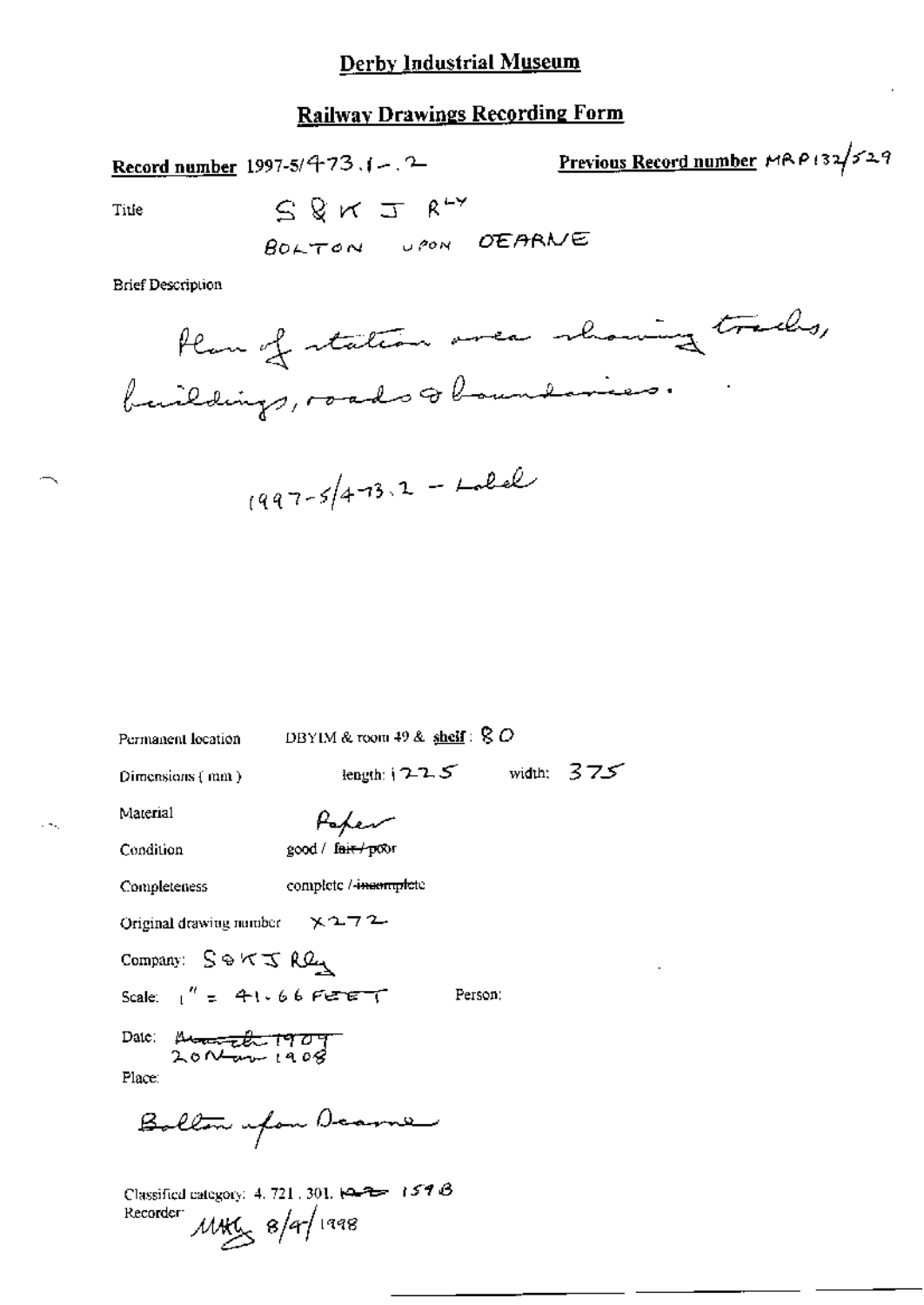# **Railway Drawings Recording Form**

Record number 1997-5/ 620

Previous Record number 
$$
HRP/32 / 696
$$

Title

**Brief Description** 



DBYIM & room 49 & shelf:  $83$ Permanent location length:  $760$  width:  $445$ Dimensions (mm) Paperonfolice Material good / <del>fair /</del> puor Condition complete / Theomplete Completeness Original drawing number  $\times$  27 $\%$ , 678 Company: Pt R Scale:  $1'' = 40$  FEET Person:  $HM$ Date: Qct (909 Place:

Boltonon Denne

Classified category: 4, 721, 301,  $\rightarrow$  159  $\%$ Recorder:  $\ell \ell \ell \ell \ell \leq 25/9/1998$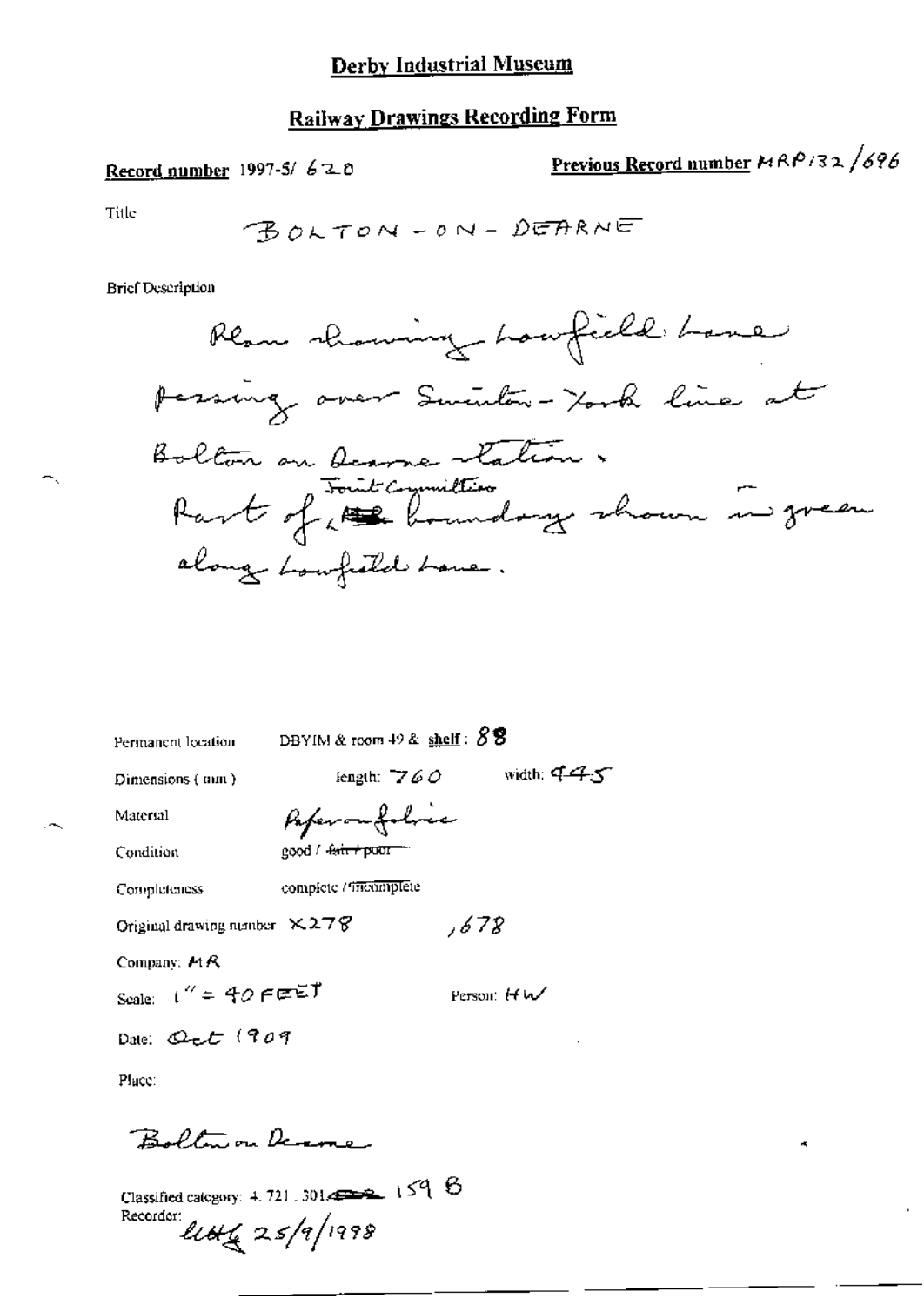### **Railway Drawings Recording Form**

| Record number 1997-5/ $2.66$                                               | Previous Record number MRP132/300 |
|----------------------------------------------------------------------------|-----------------------------------|
| SWINTON & KNOTTINGLEY RAILWAY<br>Title                                     |                                   |
| PLAN SHEWING ORAINS AT BOLTON                                              | STATICH                           |
| <b>Brief Description</b>                                                   |                                   |
| Tracing of station plan and tracks<br>abouting moules and sizes of drains. |                                   |

Permanent location DBYIM & room 49 & shelf:  $68$ length:  $\nabla \phi \mathbf{C}$  width:  $\nabla^{\dagger} \mathbf{C}$ Dimensions (mm) Tracing folice Material good / fair / poor Condition complete / incomplete Completeness Original drawing number  $5414/314$ . 660 Company: Swinten & Finaltingly Rly Scale:  $1^h = 8$  FEET Person: Impressed NORTH EASTERN RAILWAY Date: 22 July 1880 RAKWAY  $B = 20$ Place:

Classified category: 4, 721, 301,  $\rightarrow$   $\rightarrow$   $\rightarrow$   $1598$ Recorder: Mig 2.12.97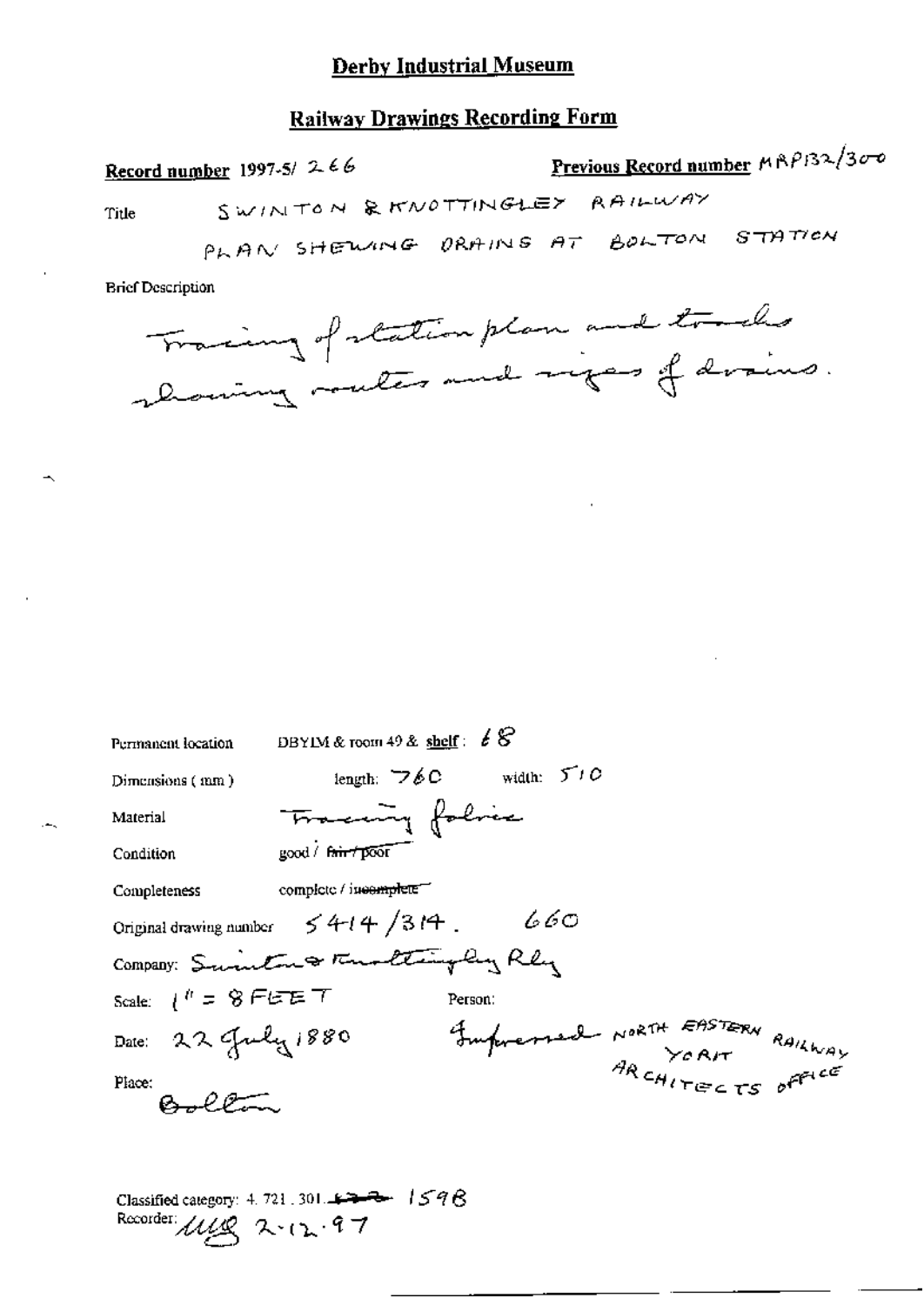## **Railway Drawings Recording Form**

Previous Record number HRP/32/300 Record number 1997-5/265 SWINTON QKNOTTINGLEY RAILWAY Title PLAN SHEWING ORAINS AT CLAYTON STATION

**Brief Description** 

Tracing of station plan and tracks showing roales and riges of drains.

Permanent location DBYIM & room 49 & shelf :  $68$ length:  $760$  width:  $535$ Dimensions  $(mn)$ Facing folice Material good / fair / poer-Condition complete / incomplete Completeness Original drawing number  $5413/314$ Company: Suineton Obunttingly Rly Scale:  $1'' = 8$  Feet T Person: Impremed Date:  $31/5/1880$  $See^{-1997-5/266}$ Place: Clayton Classified category: 4. 721, 301.

Recorder: 10000 2-12-97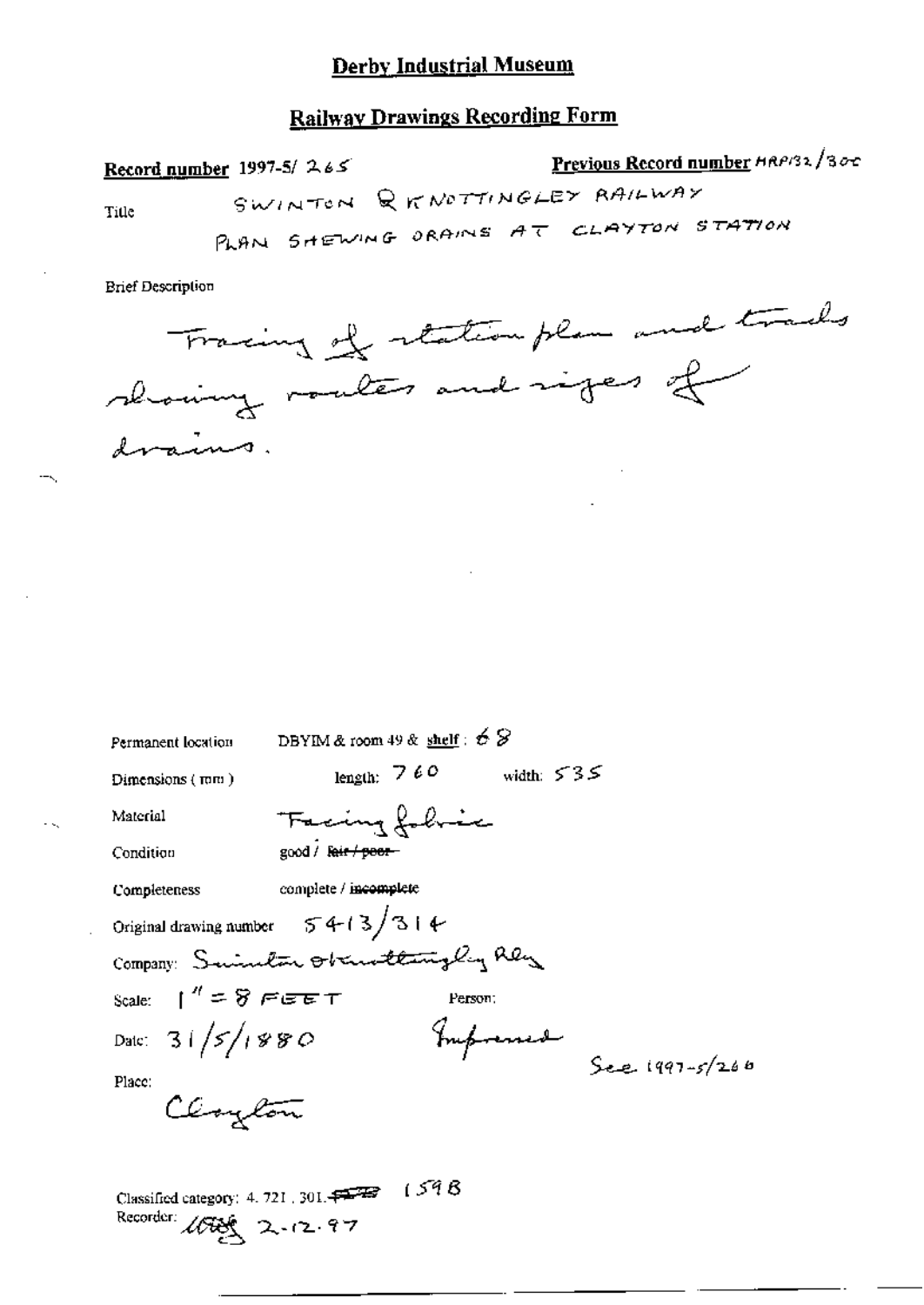# **Railway Drawings Recording Form**

Record number 1997-5/ 4-74 -. 1 - . 2-

Previous Record number  $MRP$  i 3 2  $\sqrt{527}$ 

Title

S 
$$
\bigoplus_{F} RT R^{\mu\nu}
$$
  
FRICKLEY

**Brief Description** 

$$
1997-5/474.2 - Lable
$$

Permanent location

DBYIM & room 49 & shelf  $\cdot$   $\mathcal{S}\oslash$ 

Dimensions (mm)

length: 1400 width: 375

Material

Parker

Condition

good / fair / poor

Completeness complete / incomplete"

Original drawing number  $\times$  2.72

Company:  $S \Omega r \tau R l_{\text{A}}$ 

Scale:  $\frac{1}{1}$  = 41.66FEET

Person:

Date: 4 August 1909

Place:

Frichley

Classified category: 4, 721, 301,  $\overline{C_2C_3}$  1598 Recorder:  $10048$  8/9/1998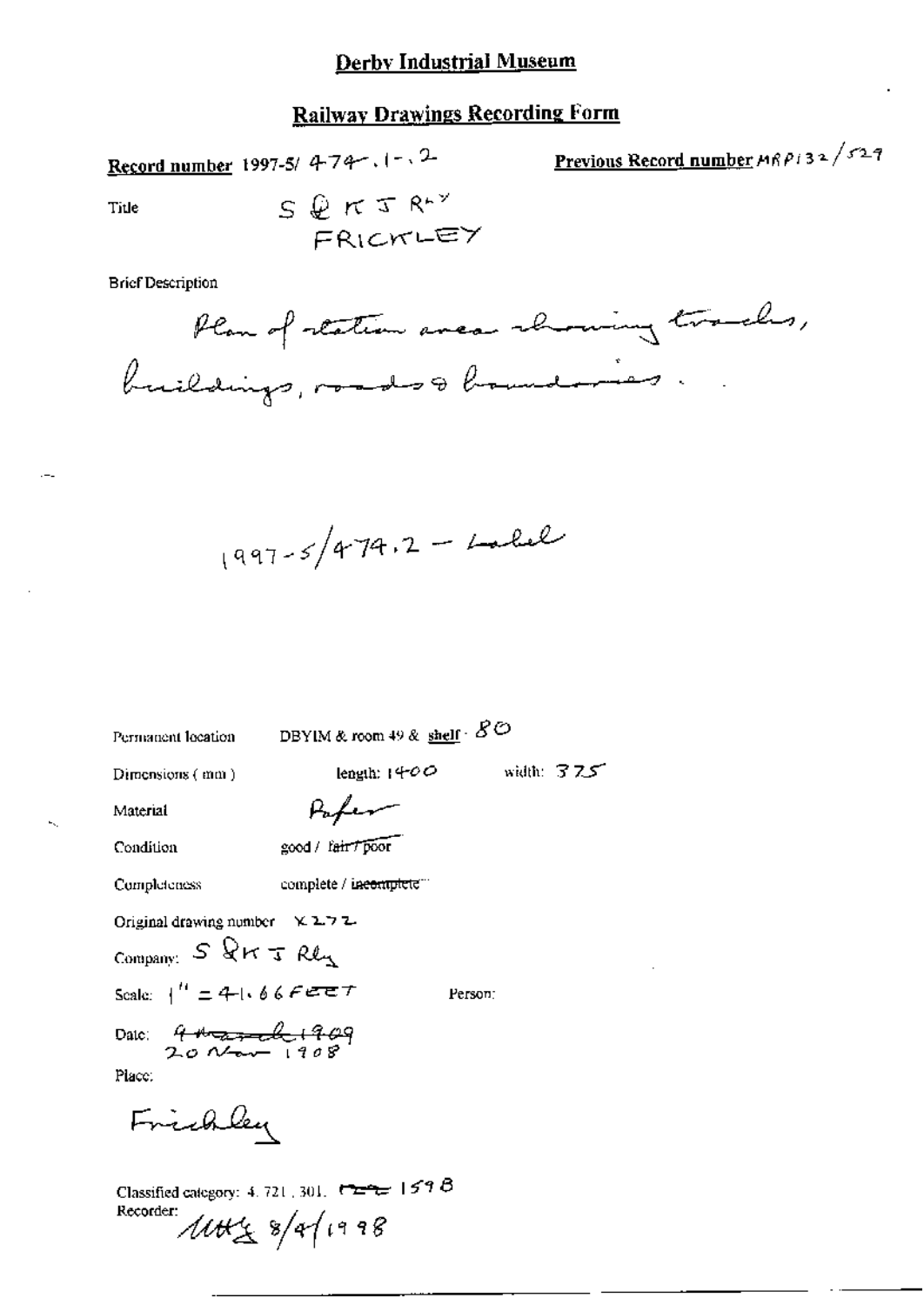# **Railway Drawings Recording Form**

| Permanent location     | DBYIM & room $49$ & shelf: $55$     |              |
|------------------------|-------------------------------------|--------------|
| Dimensions (mm)        | length: $2-760$                     | width: $378$ |
| Material               | Tracing fabric                      |              |
| Condition              | good / fair <del>/ poor -</del>     |              |
| Completeness           | complete / incomplete               |              |
|                        | Original drawing number $E/4/5/106$ | 675          |
| Company: SOK Joint Rly |                                     |              |
| Scale: $1'' = 41.66$   |                                     | Person:      |
| Date: 19 March 1907    |                                     |              |
| Place:                 |                                     |              |
| Frickly                |                                     |              |

Classified category: 4.721.301.159 B<br>Recorder:  $\mathcal{U}\mathcal{U}$ 

÷.

 $\omega_{\rm s}$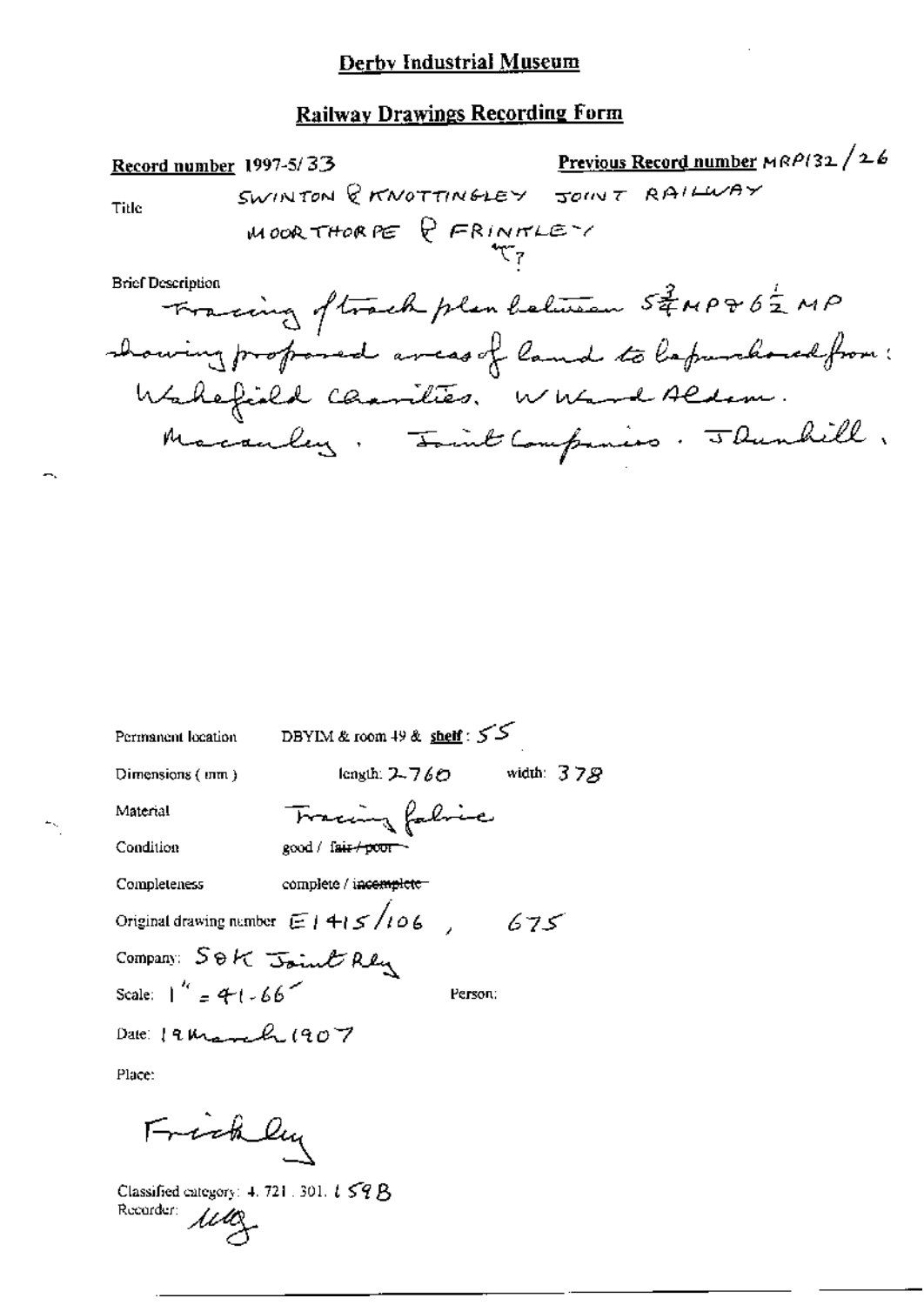## **Railway Drawings Recording Form**

Record number 1997-5/ & 17.1 Previous Record number  $HRP/32/703$  $-5.8.5.$ Title —ہ م

**Brief Description** 

| Permanent location                                 | DBYIM & room $49$ & shelf: $(0 - 0)$ |
|----------------------------------------------------|--------------------------------------|
| Dimensions (mm)                                    | length: $2775$ width: $450$          |
| Material                                           | Fracing folice                       |
| Condition                                          | good / Lair + poor                   |
| Completeness                                       | complete / incomplete                |
| Original drawing number $\mathcal{L}/451/\sqrt{6}$ | 7810                                 |
| Company: $S \otimes K \square$                     |                                      |
| scale: $1'' = 66$ FEET                             | Person:                              |
| Date: $16/1/1906$                                  |                                      |
|                                                    |                                      |

Place:

Frichlay Colliany

Classified category: 4.721, 301, 159B<br>Recorder:<br> $\sqrt{\mu_2}$  29/7/1999

 $\mathbf{x}^i$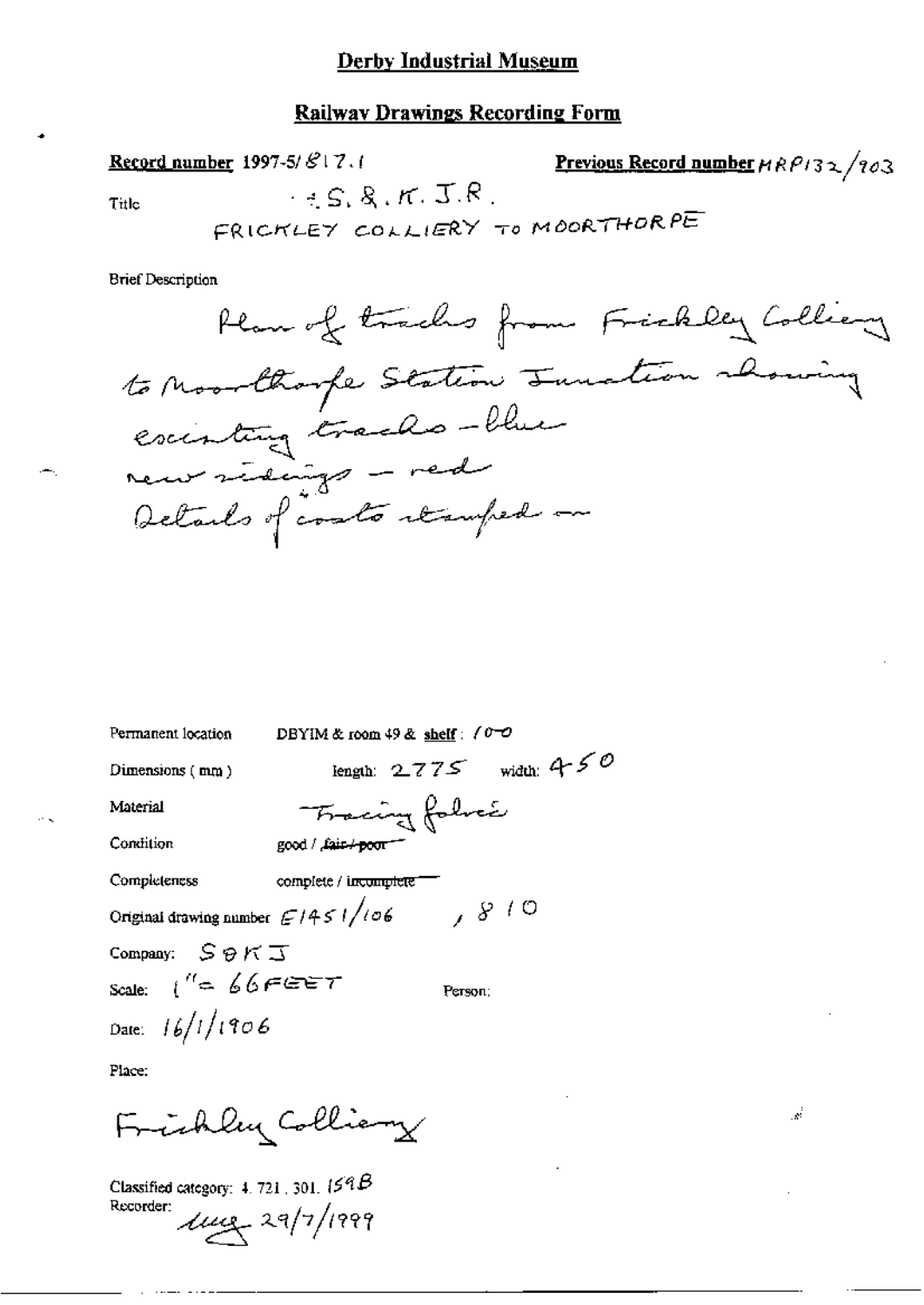#### **Railway Drawings Recording Form**

Record number 1997-5/817.2

 $R_{\text{R}}^{\text{R}}$   $R_{\text{R}}^{\text{R}}$   $R_{\text{R}}^{\text{R}}$   $R_{\text{R}}^{\text{R}}$   $R_{\text{R}}^{\text{R}}$   $R_{\text{R}}^{\text{R}}$   $R_{\text{R}}^{\text{R}}$   $R_{\text{R}}^{\text{R}}$   $R_{\text{R}}^{\text{R}}$   $R_{\text{R}}^{\text{R}}$   $R_{\text{R}}^{\text{R}}$   $R_{\text{R}}^{\text{R}}$   $R_{\text{R}}^{\text{R}}$   $R_{\text{R}}^{\text{R$ 

Title

 $S.8KJ.R.$ 

FRICKLEY PROPOSED EXTENSION OF UP LIE BYE, SIDING

**Brief Description** 

Plan of tracks @ Frickly rhowing Details of costs stamped on

| Permanent location                      | DBYIM & room 49 & shelf: $\sqrt{\sigma^2}$ |              |
|-----------------------------------------|--------------------------------------------|--------------|
| Dimensions $(mn)$                       | length: $\frac{1320}{20}$                  | width: $385$ |
| Material                                | Tracing folice                             |              |
| Condition                               | good / fair / poor                         |              |
| Completeness                            | complete / incomplete                      |              |
| Original drawing number $E1451/106$     |                                            |              |
| Company: S&KI                           |                                            |              |
| Scale: $1'' = 40$ $\epsilon$ exe $\tau$ | Person:                                    |              |
| Date: $14/7/1906$                       |                                            |              |

Place:

Frichley

Classified category: 4, 721, 301,  $159B$ Recorder:  $\text{Im} \chi$  29/7/1999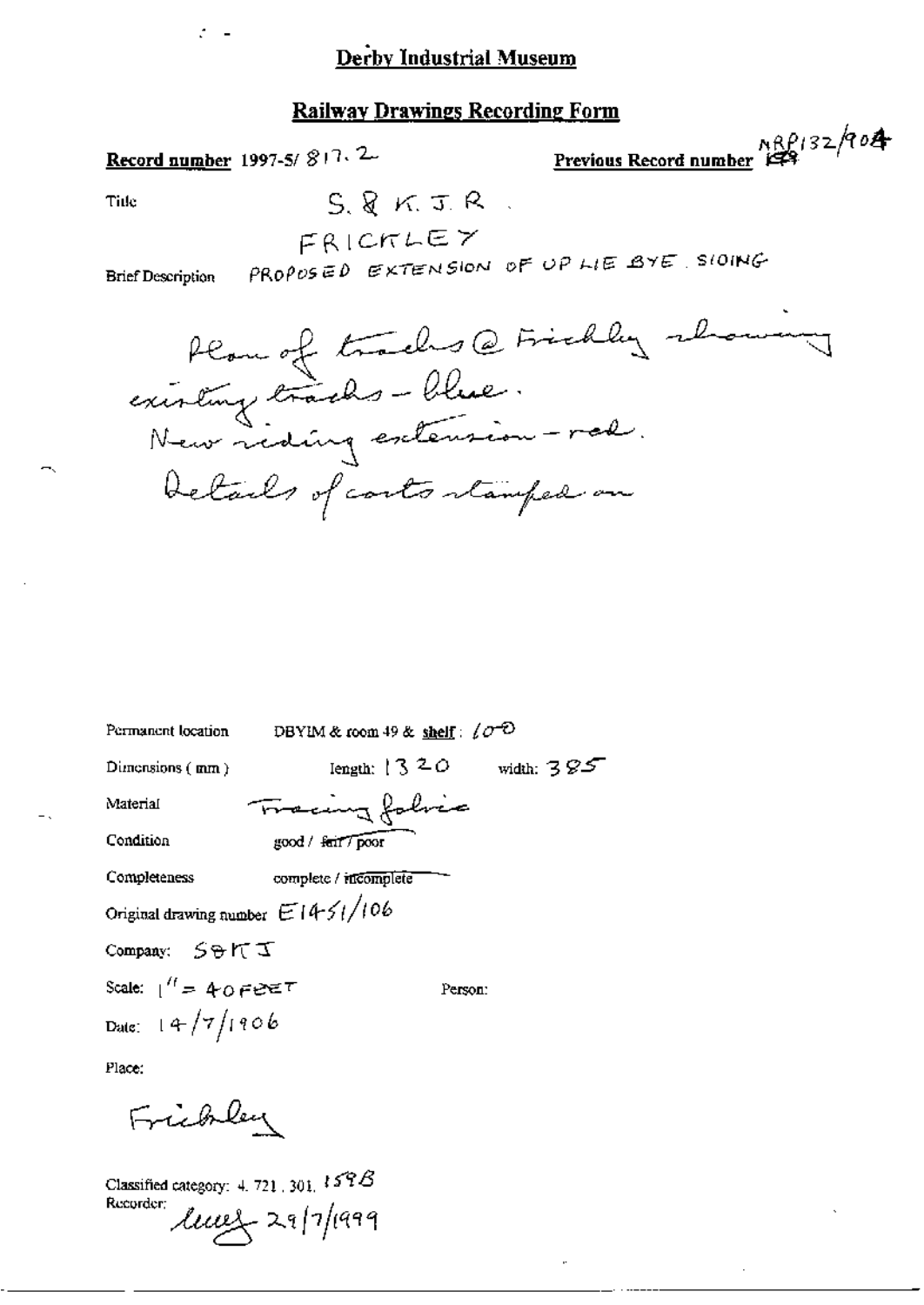## Railway Drawings Recording Form

CATTELL<br>Previous Record number 1245 Record number 1971 - 384/371 Land for additional accommodation  $-$ ? Tide for Carlton Colliery Co

**Brief Description** 

Permanent location

DBYIM & room  $49$  & shelf:  $115$ 

Paper

Dimensions (mm)

length:  $1030$  width:  $375$ 

Material

good / fair / poor Condition

Completeness

complete/incomplete somew nesser

Original drawing number

Company:

Scale:  $1''=3.156$  camins

Person:

Date:

Place:

Frickly Colling

Classified category:  $4, 721, 301, +59.6$ Recorder 1000 2/8/2002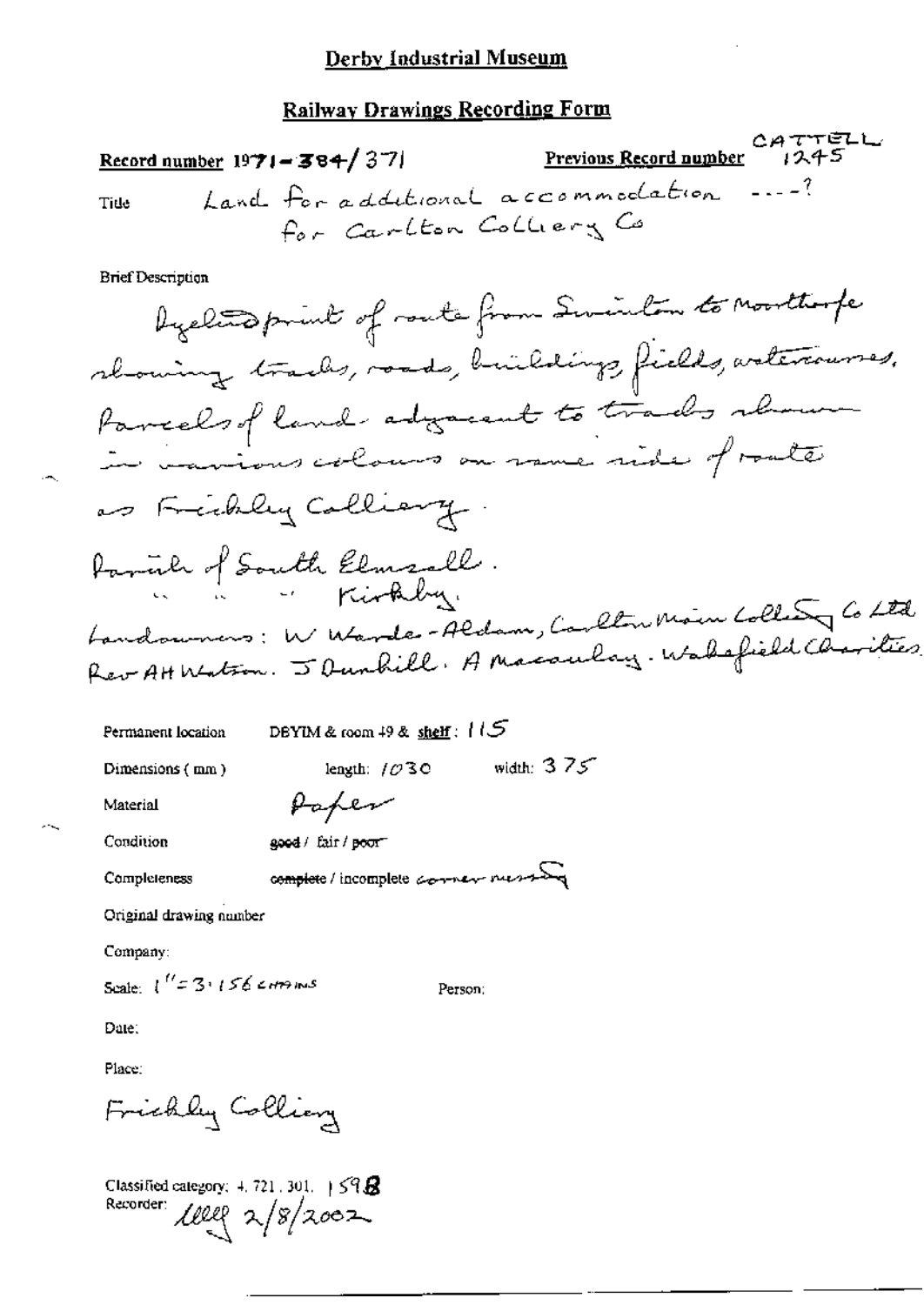# **Railway Drawings Recording Form**

Record number 1997-5/ 475

Previous Record number MAP132/529

Title

 $\ddot{\phantom{1}}$ 

 $\sim$   $\sim$ 

**Brief Description** 

| Permanent location                   | DBYIM & room 49 & $\frac{\text{shelf}}{\text{shelf}}$ : $\cancel{S}$ $\mathcal{O}$ |              |
|--------------------------------------|------------------------------------------------------------------------------------|--------------|
| Dimensions (mm)                      | length: $1615$                                                                     | width: $345$ |
| Material                             | fafer                                                                              |              |
| Condition                            | good / fair / poor                                                                 |              |
| Completeness                         | complete / incomplete.                                                             |              |
| Original drawing number $x \ge 72$ . | 1507                                                                               |              |
| Company: SBに丁 RLY                    |                                                                                    |              |
| Scale: $1^{11}$ = 41.66FEET          |                                                                                    | Person:      |
| Date: 9 March 1909                   |                                                                                    |              |
| Place:                               |                                                                                    |              |
| Moorthooper                          |                                                                                    |              |

Classified category: 4.721.301.  $\overline{124}$  1598<br>Recorder:  $\overline{124}$  8/4/1998

 $\ddot{\phantom{a}}$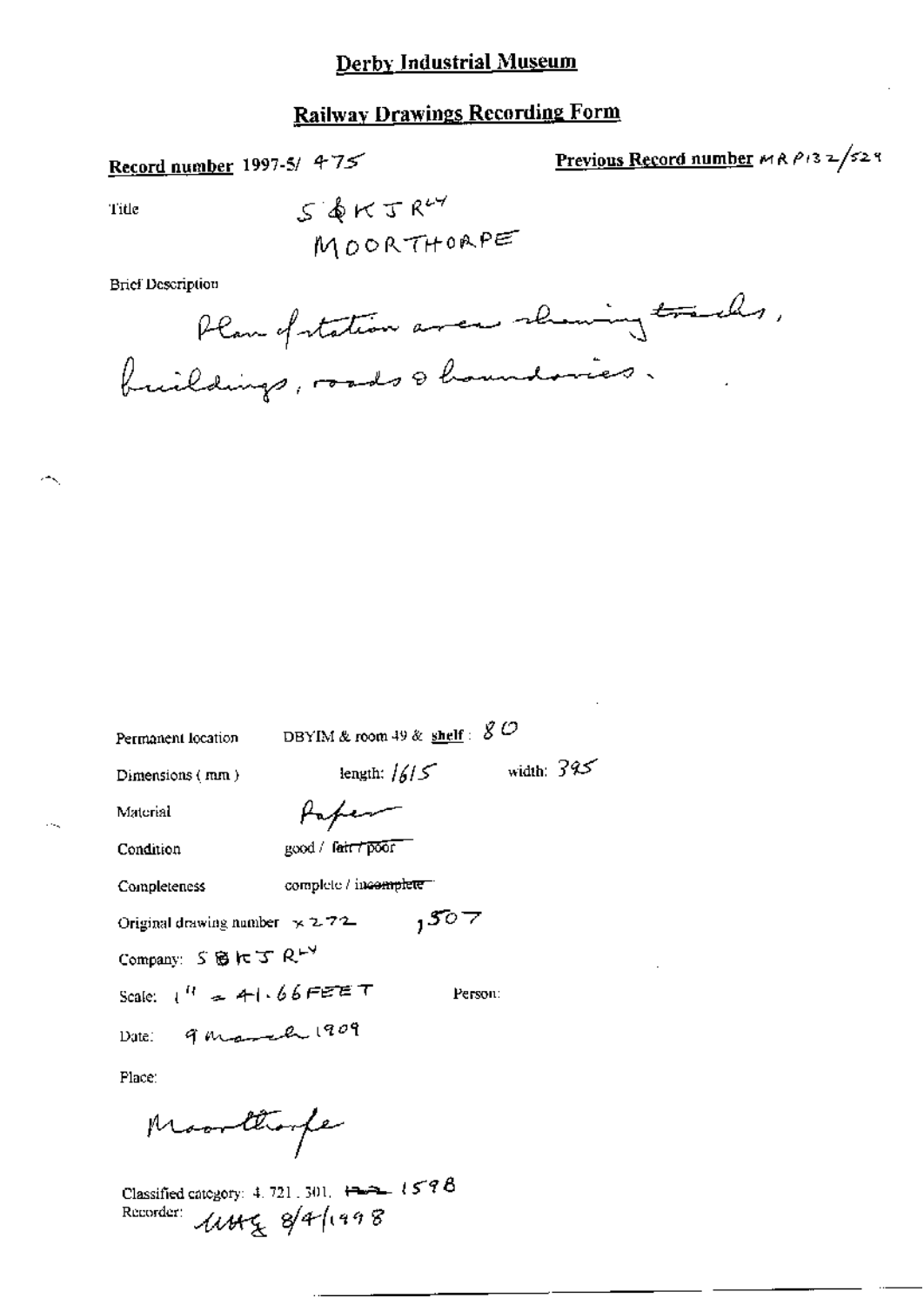### **Railway Drawings Recording Form**

Previous Record number HRP132/300 Record number 1997-5/267 SWINTON & KNOTTINGLEY RAILWAY Title PLAN SHEWING DRAINS AT MOORTHORPE STATION

**Brief Description** 

ж.,

Trainy of station plans and tracks

Permanent location DBYIM & room 49 & shelf :  $68^{\circ}$ length:  $700$  width:  $530$ Dimensions  $(mn)$ Tracing following Material good / fair + poor Condition complete / incomplete Completeness Original drawing number  $5424$ Company: Suis Len & Knocktaingly Rely Scale:  $1'' = 8$  FEET Person: Date: 22 July 1880 Jumpressed See 1997-5/266 Place: Monttonfe

Classified category: 4.721.301 - 1598 Recorder: *Alther* 2.12.97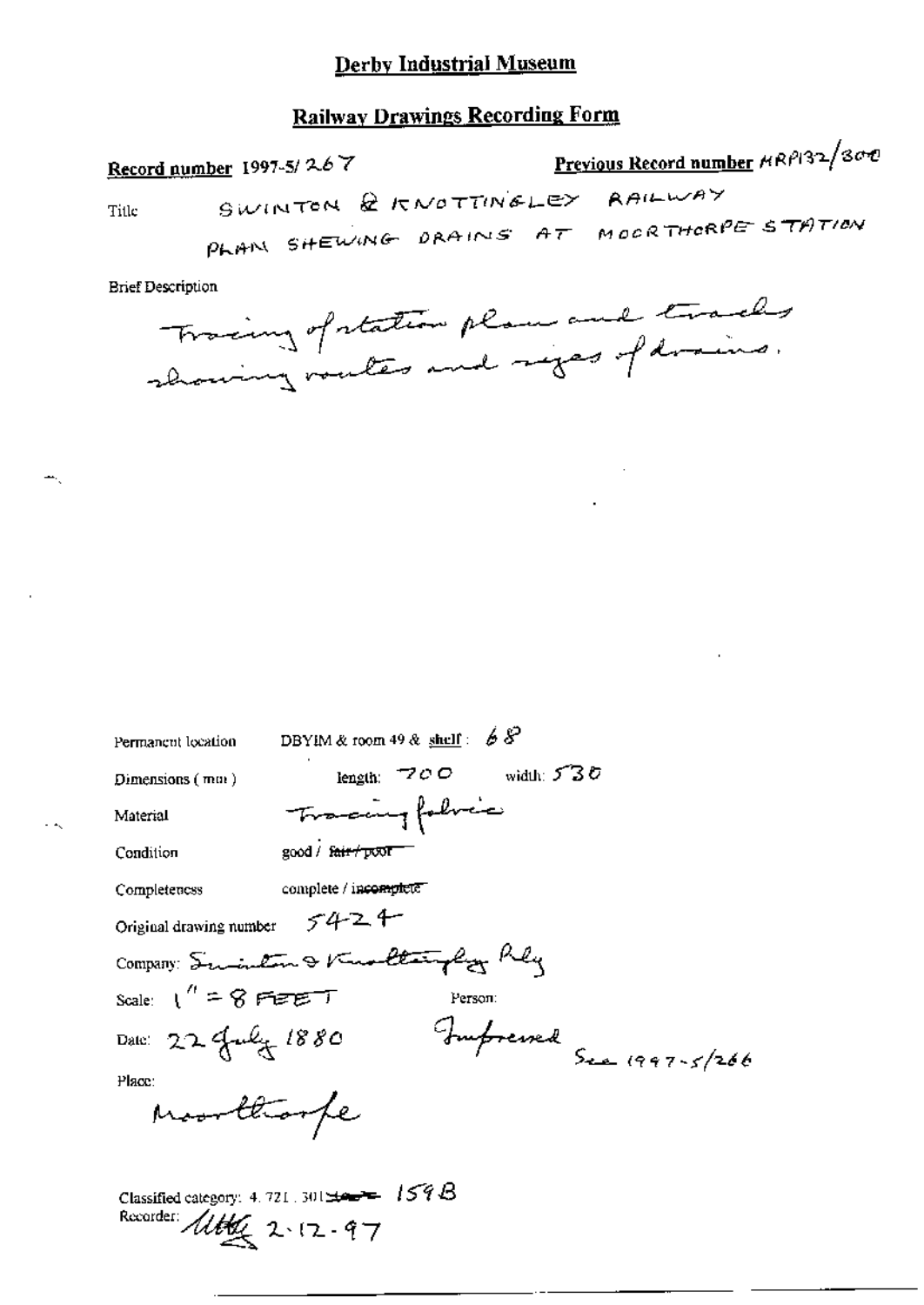## **Railway Drawings Recording Form**

# Record number 1997-5/84-9.2-

Previous Record number MRPi32/932

Title

Midland and North Eastern Railways SWINTON TO KNOTTINGLEY KIRKBY STATION

**Brief Description** 

Plan of station area showing.

| Permanent location                 | DBYIM & room 49 & shelf: $(24-$  |
|------------------------------------|----------------------------------|
| Dimensions $(mn)$                  | width: $630$<br>length: $1970$   |
| Material                           | poferom folice                   |
| Condition                          | good / <del>श्चिम / poor</del>   |
| Completeness                       | complete / $\text{incomplete}$ _ |
| Original drawing number            | , 845                            |
| Company: $M \oplus N \overline{E}$ |                                  |
| scale: ("=33.3 ABEて                | Person:                          |
| Date: $N_{\text{av}}(3,1882)$      |                                  |
| Place:                             |                                  |
| Kirkby                             |                                  |

Classified category: 4, 721, 301,  $\frac{1}{2}$   $\leq$   $\mathcal{C}$   $\mathcal{G}$ Recorder:  $\text{Im} \left( \frac{1}{2} \right)$  19/8/1999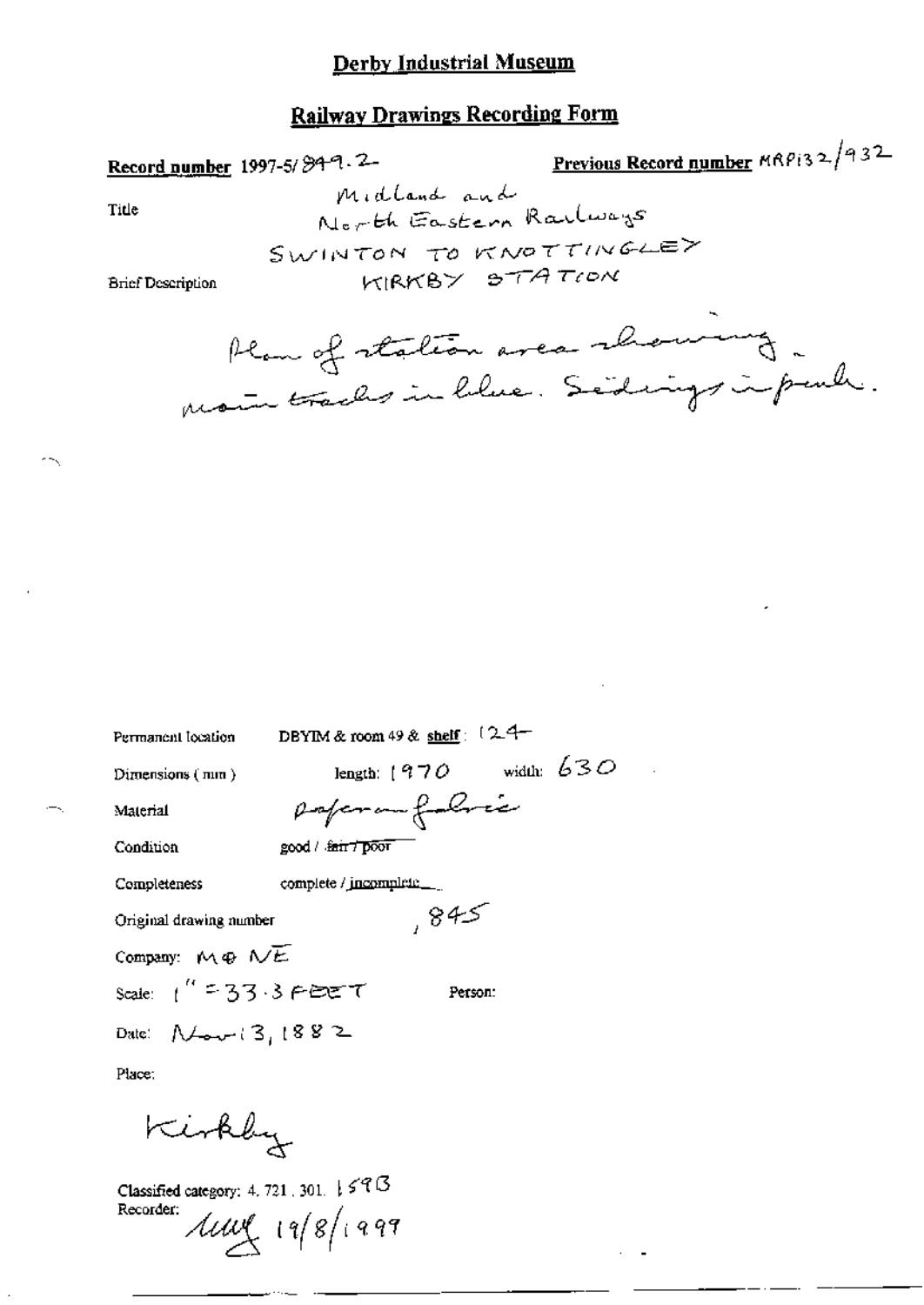# **Railway Drawings Recording Form**

Permanent location

\nDEFIN & room 49 & shelf: 76

\nDimensions (mm)

\nlength: 1290

\nMaterial

\nCondition

\ngood / first + power

\nCompleteness

\nCompleteness

\nCompleteness

\nOriginal drawing number 323/5635 / 566

\nComparing: MR

\nScale: 
$$
\sqrt{7} = 33
$$
 FETET

\nPerson:

\nDate:  $\sqrt{4}$  or 13, 1882.

\nPlace:

\nQuotoneed  $\sqrt{4}$ 

\nRec:

\nQuotoneed  $\sqrt{4}$ 

\nRec:

\nQuotoneed  $\sqrt{4}$ 

\nRec:

\nQuotoneed  $\sqrt{4}$ 

\nRec:

\nQuotoneed  $\sqrt{4}$ 

\nRec:

\nQuotoneed  $\sqrt{4}$ 

\nRec:

\nQuotoneed  $\sqrt{4}$ 

\nRec:

\nQuotoneed  $\sqrt{4}$ 

\nRec:

\nQuotoneed  $\sqrt{4}$ 

\nRec:

\nRec:

\nRec:

\nRec:

\nRec:

\nRec:

\nRec:

\nRec:

\nRec:

\nRec:

\nRec:

\nRec:

\nRec:

\nRec:

\nRec:

\nRec:

\nRec:

\nRec:

\nRec:

\nRec:

\nRec:

\nRec:

\nRec:

\nRec:

\nRec:

\nRec:

\nRec:

\nRec:

\nRec:

\nRec:

\nRec:

\nRec:

\nRec:

\nRec:

\nRec:

\nRec:

\nRec:

\nRec:

\nRec:

\nRec:

\nRec:

\nRec:

\nRec:

\nRec:

\nRec

Classified category: 4.721, 301, 123 1598<br>Recorder:  $\frac{\sqrt{460}}{27/2}$ 

 $\mathbb{H}^2$  or